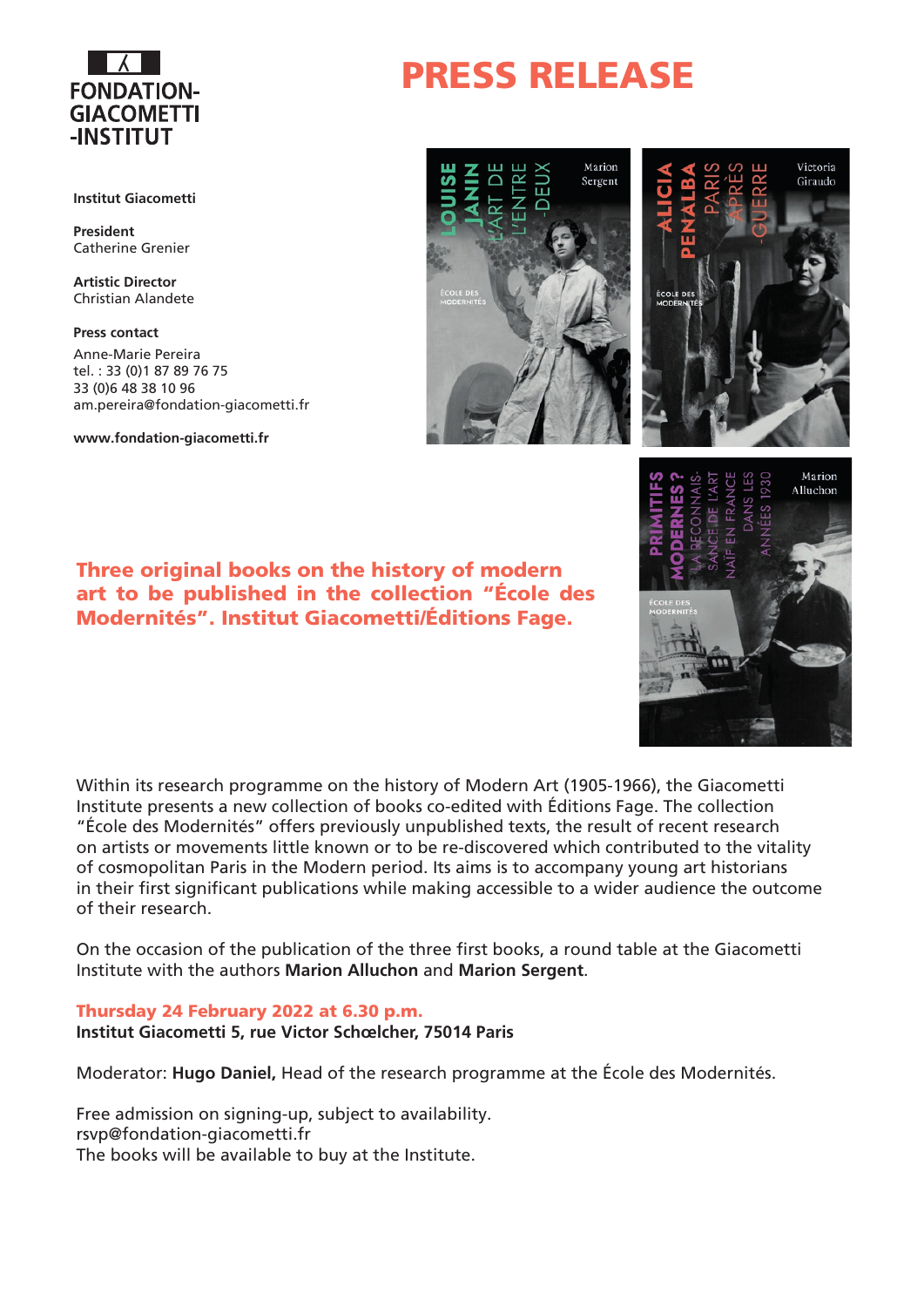

### PRESS RELEASE

**Victoria Giraudo. Alicia Penalba. Post-war Paris**

The work of the Argentinian sculptor Alicia Rosario Pérez Penalba (1913-1982) flourished in Paris in the 1950s. In those years, her career and the friendships she established within the art and intellectual milieus (Wilfredo Lam, Henri Matisse, Alberto Giacometti,…) were determining in the shaping of her unique art practice in the abstract sculpture of the post-war years. Going back on her career in post-war Paris will reintroduce an important oeuvre which is still too little known. The artist's archives, recently made public, fed this study.

Victoria Giraudo is an exhibition curator and independent researcher. She is preparing a PhD at the University of Buenos Aires on Latino-American female avant-garde artists. She was head curator at MALBA/Museo d'Arte Latinoamericano in Buenos Aires from 2001 to 2020. She has curated many major exhibitions on Latino-American art, among them: "Alicia Penalba, escultora" (2016); "Arte Latinoamericano. 1900-1970. Colección MALBA" (2018-2020); and "Remedios Varo: Constelaciones" (2020).

**Marion Sergent Louise Janin, the art of the in-between.** 

Between 1923 and 1928, the American artist of French descent Louise Janin (1893-1997) resided in Paris, where she built relationships fundamental for the development of her art. Facing the various movements she was discovering, Louise Janin wanted to go beyond the rifts and developed a fantastic phantasmagoria nourished by borrowing from Asian arts and her interest in spirituality. This may explain why she didn't find a place in the art history narratives of the 20th century, built on the succession of avantgardes. From her first pieces exhibited at the end of the 1910s in San Francisco's Palace of Fine Arts to her joining in 1932 the association of musicalist artists, the work of Louise Janin was shown in its first development and gathered some success in the second half of the 1920s. This study, based on a major research in the artist's works as well as in her archives and those of her collaborators, enables us to look at her work by leaving aside the polarisation between the movements (abstraction/figuration, avant-garde/classicism, etc.) to present an in-between position that corresponds to her conciliatory spirit.

Marion Sergent has a PhD in art history from the Sorbonne University where she defended her thesis in 2021. Her research studies focus on the group of musicalists of which Louise Janin was a member. She questions the key notions that were used to write the art history of the first half of the 20th century (the avant-gardes, Modernism, abstract art…) by going beyond them in order to better comprehend the input of groups like the Musicalists.